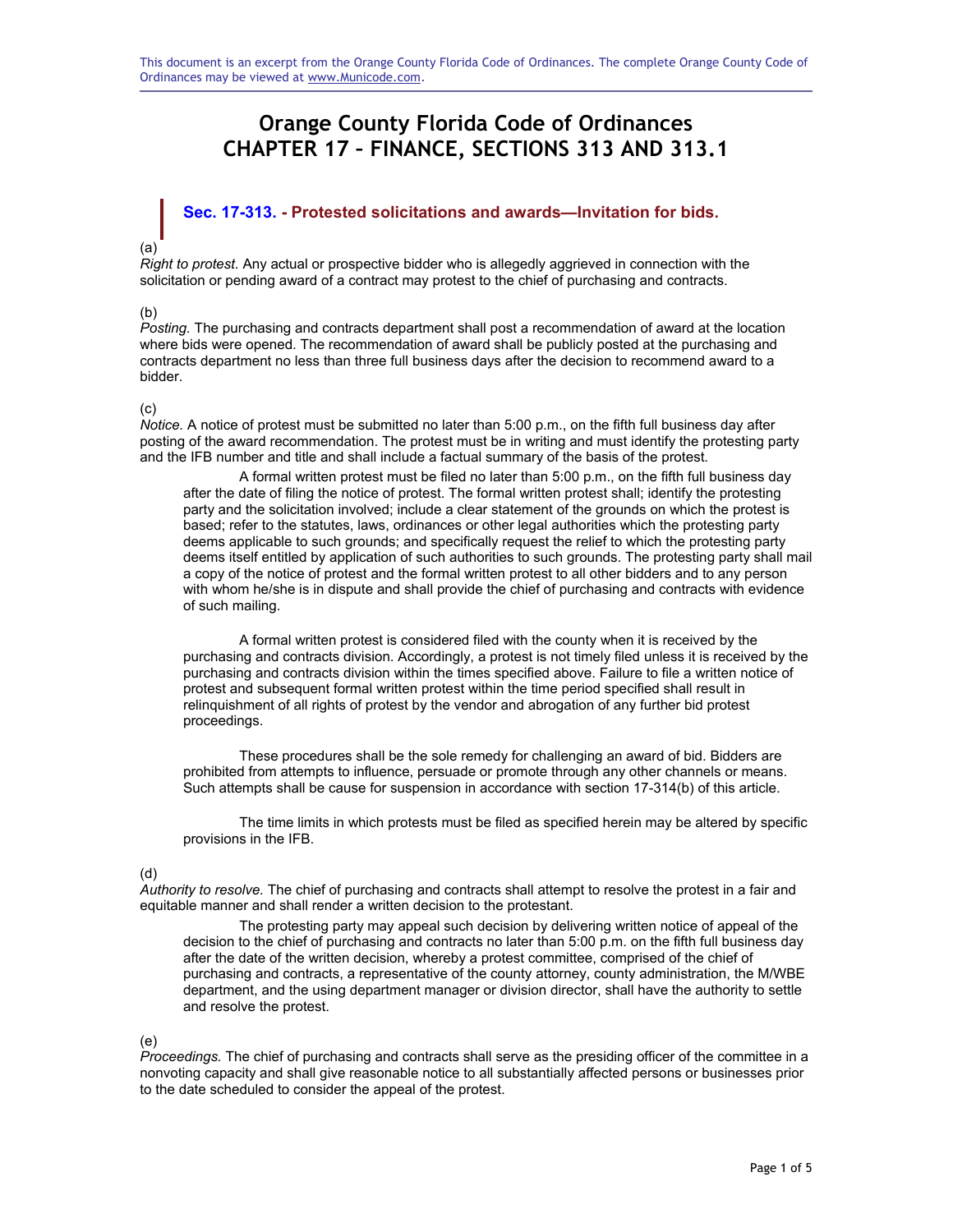This document is an excerpt from the Orange County Florida Code of Ordinances. The complete Orange County Code of Ordinances may be viewed at www.Municode.com.

#### (1)

At or prior to the protest proceeding, the protesting party may submit any written or physical materials, objects, statements, affidavits and arguments which he/she deems relevant to the issues raised.

#### (2)

In the proceeding, the protesting party, or its representative or counsel, may also make an oral presentation of the evidence and arguments. However, neither direct nor cross examination of witnesses will be permitted, although the presiding officer and other committee members may make whatever inquires deemed pertinent to a determination of the protest.

#### (3)

The judicial rules of evidence shall not apply, and the committee shall base its decision on such information adduced in the course of the proceeding upon which reasonable prudent persons rely on the conduct of their affairs.

#### (4)

If it is determined that the solicitation or award is in violation of law or the administrative regulations and internal procedures of purchasing and contracts, the solicitation or award shall be canceled or revised.

#### (5)

If it is determined that the solicitation or award should be upheld, the chief of purchasing and contracts shall promptly issue a decision on behalf of the committee in writing stating the reason for the action with a copy furnished to the protesting party and all substantially affected persons or businesses. The decision shall be final and conclusive as to the county unless further action is taken by the board or a party commences action in court. Any party may arrange for the proceedings to be stenographically recorded and shall bear the expense of such recording. The proceedings shall be open to the general public.

#### (f)

*Stay of procurement during protests.* In the event of a timely protest, the chief of purchasing and contracts shall not proceed further with the solicitation or with the pending award of the contract until the chief of purchasing and contracts, with the advice of the county attorney and after consultation with the using department, makes a determination that the award of the contract without delay is necessary to protect substantial interests of the county government.

#### (g)

*Protest to the board.*

#### (1)

*Requirements.* If, in a competitive-bid procurement where the bid award must be approved by the board, a bidder believes that the protest committee's decision is unfair or incorrect, it may write a letter to the members of the board objecting to the decision. The letter of objection and any and all attachments must be delivered to all board members no later than 5:00 p.m. on the fifth full business day after the chief of purchasing and contracts issues a decision on behalf of the committee. The letter must (1) identify the aggrieved bidder and the solicitation involved; (2) include a clear statement of the legal and factual grounds on which the aggrieved bidder's objection is based; and (3) refer to the statutes, laws, ordinances or other legal authorities which the party deems applicable to such grounds, and (4) specify the relief requested of the board by the aggrieved bidder. The aggrieved bidder shall simultaneously deliver duplicate copies of the letter and all attachments (if any) to the county administrator, the county attorney, and the chief of purchasing and contracts. Thereafter, the aggrieved bidder and any others may lobby members of the board, and the chief of purchasing and contracts shall mail or deliver copies of the aggrieved bidder's letter (including copies of any attachments) to all other bidders. All meetings between bidders and board members which take place after receipt of the letter of objection must be open to the public and, may not take place unless notice of the meeting has been posted at the place designated for such postings at least two full business days prior to the day of the meeting. This noticed meeting may be held only in a county meeting room or office or in an office or meeting room at some governmental building where the public may freely attend. Neither the aggrieved bidder nor any other bidder may communicate or attempt to communicate with any member of the board in connection with the particular bid solicitation in any manner other than as set forth expressly in this paragraph.

#### (2)  $(2)$

Exclusive method of protest, objection, and appeal. There is a compelling county interest in procuring goods and services in a timely manner so as to provide county residents and visitors with efficient, cost-effective,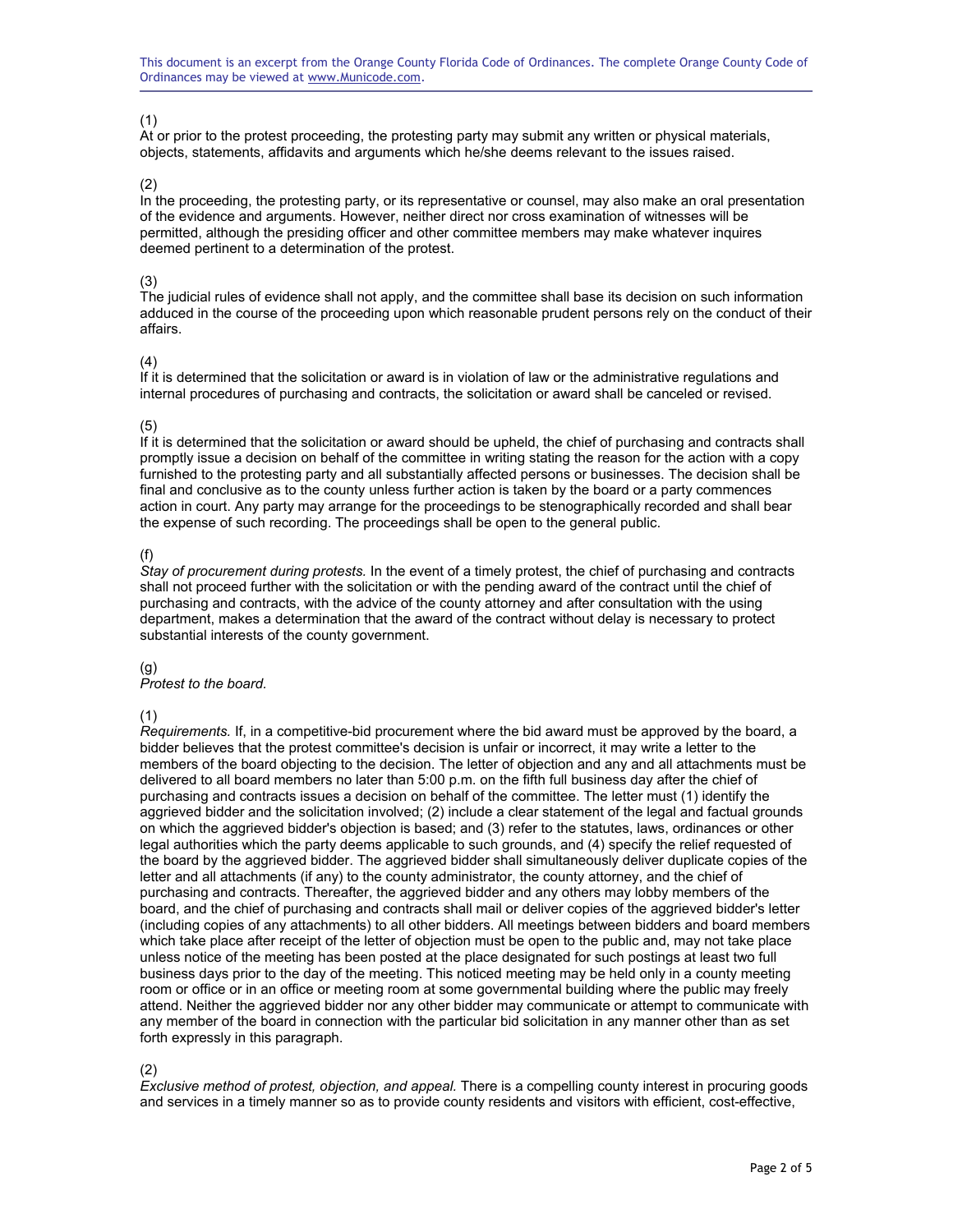This document is an excerpt from the Orange County Florida Code of Ordinances. The complete Orange County Code of Ordinances may be viewed at www.Municode.com.

and operationally effective county infrastructure, facilities, and services in a timely manner. Consequently, procurement disputes must be resolved by the board with minimal delays. Therefore, in a competitive-bid procurement where the bid award must be approved by the board, the procedure set forth in this subsection (g) is the sole means by which a bidder aggrieved by a decision of a protest committee under subsection (e) may seek recourse with the board. Refusal or failure by any aggrieved bidder to pursue its right of objection under this subsection shall constitute a waiver of its right to pursue any further remedies or appeals, either administratively or judicially.

#### (3)

*Violation of lobbying ordinance.* No bidder may engage in any effort, either directly or indirectly, to influence the actions of the board with respect to a pending award of a contract for which an invitation for bids was issued except as set forth in this subsection (g). Any bidder engaging in a protest to the board as allowed under this subsection (g) shall comply strictly with the requirements and restrictions of this subsection. Any attempt by any bidder to communicate with any board member, directly or indirectly, whether in person or through agents, employees, or lobbyists, or otherwise to influence the vote of any board member, in connection with any pending award of a contract for which an invitation for bids has been issued, in any manner not strictly in compliance with the requirements and restrictions of this subsection (g) shall be deemed in violation of the black-out-period restrictions of section 2-355 and section 2-355.1 and, therefore, subject to the sanctions of section 2-356.

#### (h)

*Reservation of powers to settle actions pending before the courts.* Nothing in this section is intended to affect the existing powers of the board of county commissioners to settle actions pending before the courts.

#### (i)

*Damages.* In the event of the court upholding the protestant's claim, the court-awarded damages on behalf of the protestant shall be solely limited to bid/proposal preparation costs and reimbursement of the amount of the protest bond as stipulated in subsection 17-313(d) herein.

*(Ord. No. 92-26, § IV.D, 9-15-92; Ord. No. 96-8, § 8, 3-26-96; Ord. No. 2002-15, § 4, 10-15-02; Ord. No. 2008-13, § 4, 7-8-08)* 

## **Sec. 17-313.1. - Same—Requests for proposals.**

#### (a)

*Right to protest.* Any proposer who alleges an omission, an error, a mistake, or an incorrect evaluation or scoring of its proposal or other proposals may submit a letter of protest to the chief of purchasing and contracts no later than 5:00 p.m. on the fifth full business day after the initial posting of the listing of shortlisted firms. Such letter may request a re-evaluation of specific areas of the proposal(s) by the procurement committee; and must specifically delineate the alleged omission, error, mistake, or incorrect evaluation, and include a suggested remedy which could be administered by the selection committee.

#### (b)

*Posting.* The following protest procedures for the RFP process shall apply: The listing of short-listed firms recommended for the project by the procurement committee shall be publicly posted at the purchasing and contracts department for no less than five full business days after the procurement committee evaluation.

#### (c)

*Notice.* Upon timely receipt of the letter of protest, the chief of purchasing and contracts shall notify all other short-listed firms of the protest by copy of the protest letter, and shall refer the letter of protest to the procurement committee. The procurement committee shall schedule a hearing for appropriate action to be determined by the committee. The procurement committee's hearing shall take place prior to the board's consideration of the award.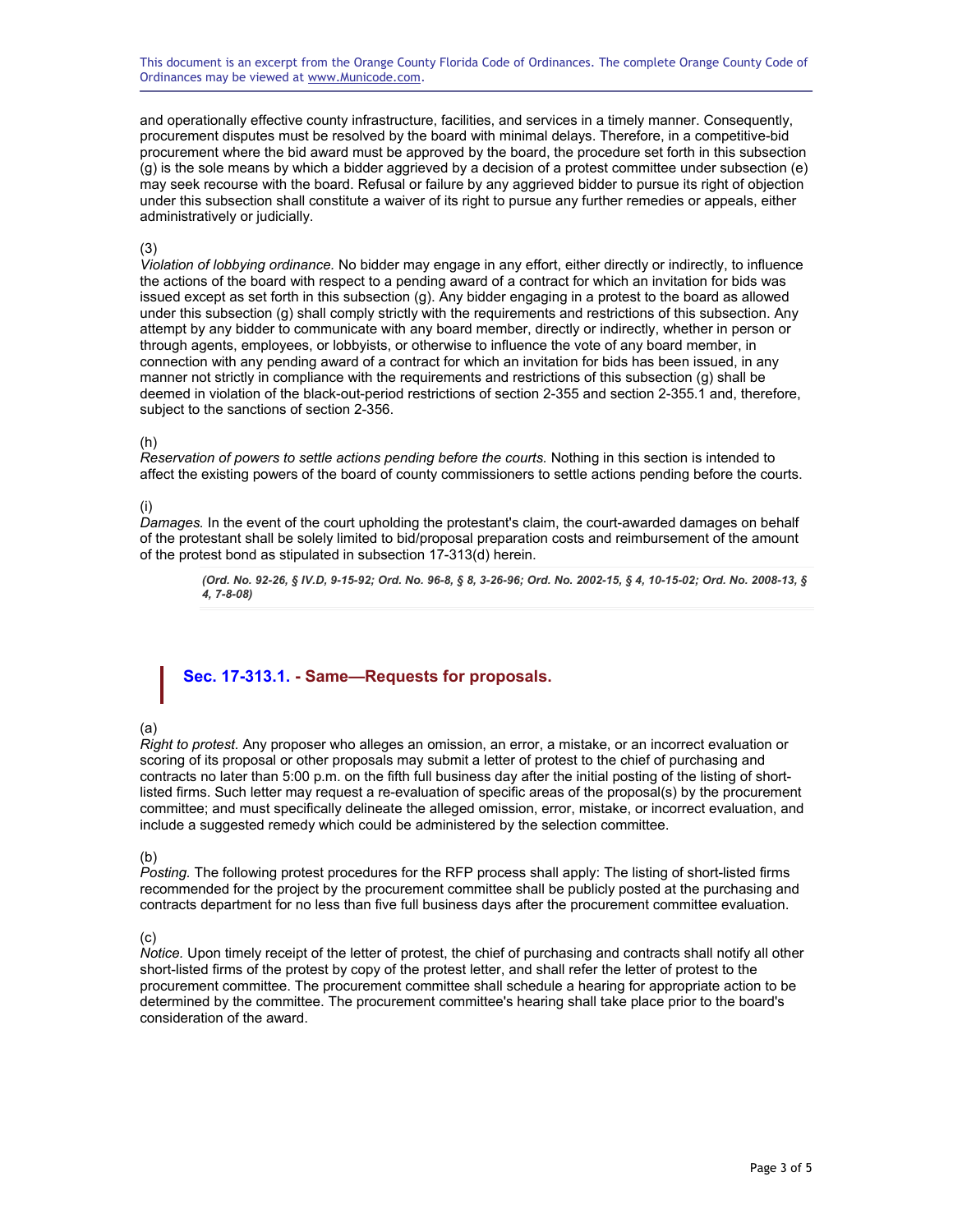This document is an excerpt from the Orange County Florida Code of Ordinances. The complete Orange County Code of Ordinances may be viewed at www.Municode.com.

# (d)

# *Proceedings.*

#### (1)

At the procurement committee's hearing, the protesting party, its representative or counsel, and any other parties affected by the procurement committee's decision may make an oral presentation of the testimony and argument. However, neither direct or cross examination of witnesses will be permitted, although the presiding officer and other committee members may make whatever inquiries are deemed pertinent to a determination of the protest.

### (2)

The judicial rules of evidence shall not apply. The procurement committee shall base its decision on such information adduced in the course of the proceeding upon which reasonable prudent persons rely in the conduct of their affairs.

### (3)

If it is determined that either the solicitation or award is in violation of law or the administrative regulations and internal procedures of purchasing and contracts, the solicitation or award shall be canceled or revised.

#### (4)

The chief of purchasing and contracts shall promptly issue the final short-list as established by the committee, indicating the confirmed scoring for each selection criteria, with a copy furnished to the protesting party and all other short-listed proposers. The decision as to short list and scoring shall be transmitted to the board of county commissioners for its consideration and approval. Any party may arrange for the proceedings to be stenographically recorded at that party's expense. The proceedings shall be open to the general public.

#### (5)

During the protest proceedings, proposers are prohibited from attempts to influence, persuade or promote through any other channel or means. Such attempts shall be cause for suspension in accordance with section 17-314 of this article.

#### (6)

The time limits in which protests must be filed as specified herein may be altered by specific provision in the RFP.

#### (e)

*Stay of procurement during protest.* In the event of a timely protest, the chief of purchasing and contracts shall not proceed further with the solicitation or with the pending award of the contract unless the chief of purchasing and contracts, with the advice of the county attorney and after consultation with the using department, makes a determination that the immediate award of the contract is necessary to protect substantial interests of the county.

### (f)

*Protest to the board.*

#### (1)  $(1)$

Requirements. If, in a competitive-proposal procurement where the contract award must be approved by the board, a proposer believes that the procurement committee's decision on a protest under subsection (d) is unfair or incorrect, it may write a letter to the members of the board objecting to the decision. The letter of objection and any and all attachments must be delivered to all board members no later than 5:00 p.m. on the third full business day after the chief of purchasing and contracts issues the final short-list. The letter must (1) identify the proposer and the solicitation involved; (2) include a clear statement of the legal and factual grounds on which the aggrieved proposer's objection is based; (3) refer to the statutes, laws, ordinances or other legal authorities which the aggrieved proposer deems applicable to such grounds; and (4) specify the relief requested of the board by the aggrieved proposer. The aggrieved proposer shall simultaneously relief requested of the board by the aggrieved proposer. The aggrieved proposer shall simultaneously deliver duplicate copies of the letter and all attachments (if any) to the county administrator, the county attorney, and the chief of purchasing and contracts. Thereafter, the aggrieved proposer and any others may lobby members of the board, and the chief of purchasing and contracts shall mail or deliver copies of the aggrieved proposer's letter (including copies of any attachments) to all other proposers. All meetings between bidders and board members which take place after receipt of the letter of objection must be open to the public and, may not take place unless notice of the meeting has been posted at the place designated for  $\mathbf{r}$  in a county may be held only in a county meeting room or office or  $\mathbf{r}$